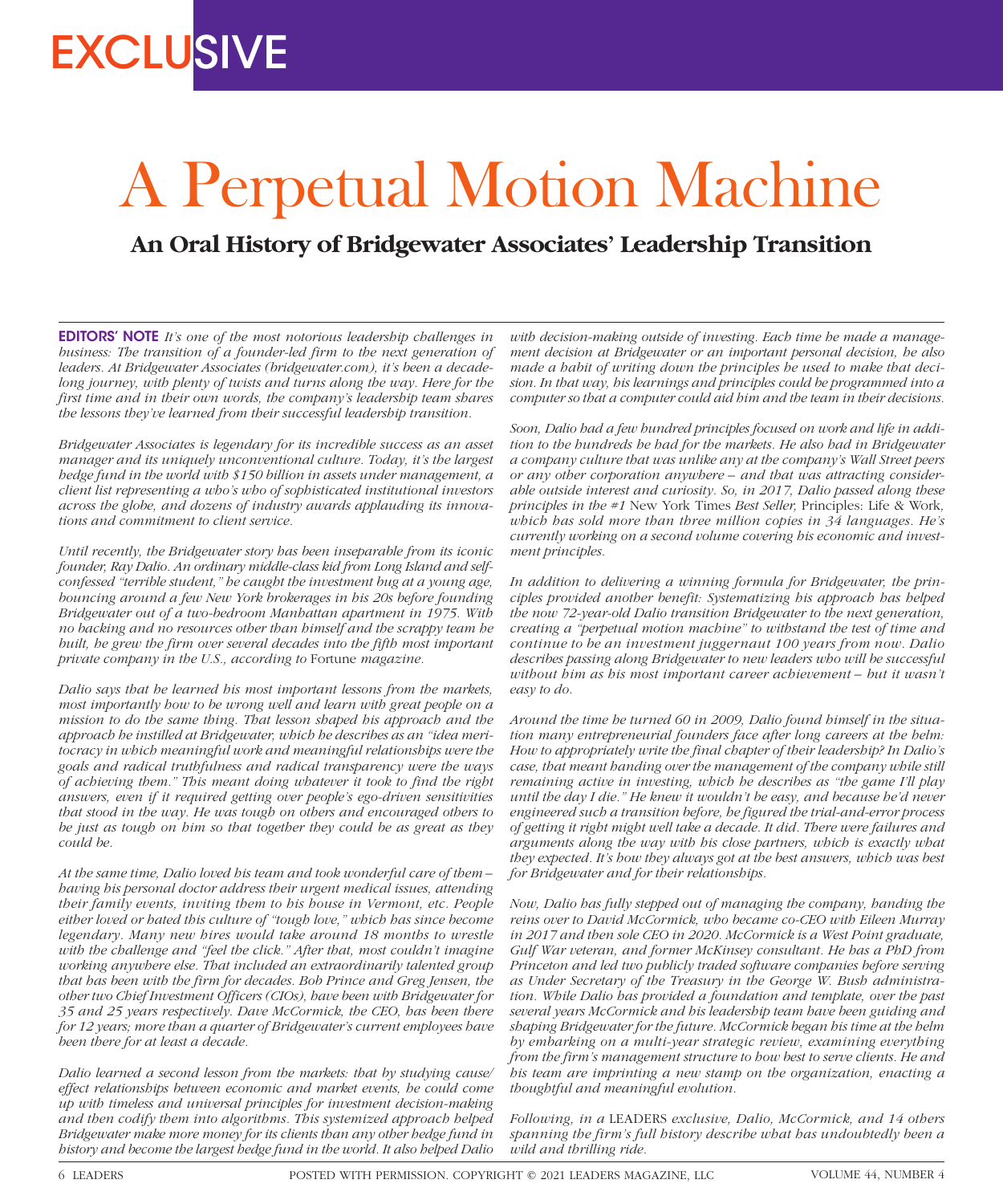

*Ray Dalio at his desk in the early 1980s at Bridgewater's offices which were then located in a rustic barn in Wilton, Connecticut*

# **Part I: Nothing But a Dream**

**Ray Dalio, Co-Chairman & Co-Chief Investment Officer:** In the '60s, the stock market was the hottest it had ever been. Literally, if you got a haircut or anything, they would be talking about the stock market. And so, when I was caddying at the age of 12, I would hear the golfers talking about different stocks. I made about \$6 a bag, and eventually saved up a little money and I bought some shares of Northeast Airlines after hearing some golfers talking about it. It was the only company that I ever heard of that was selling for less than \$5 a share. This was a stupid rationale of course, as it turned out that the company was nearing bankruptcy at the time. But then it got bought out and it sent the stock price soaring. I was hooked.

**Dermot Butler:** I first met Ray when I visited him in his brownstone in New York in '75, right after he started Bridgewater. I had no expectations. I walked in and the place was a tremendous mess. His kid's toys were all over the place, as well as various machines. Ray was propped up in a chair with one leg encased in plaster, toe to hip. It was hot, and he looked as if he hadn't washed for a couple of days. I immediately concluded that he'd slipped on one of the toys and busted his leg. I later learned it was from a parachuting accident.

**Paul Colman:** I came across Ray in 1977 while reading an article in a cattle magazine. I remember thinking: How in the hell could this Italian guy from Long Island figure out how the cattle markets work? (Editor's Note: Dalio would later help McDonald's figure out how to hedge the futures markets which allowed them to create the Chicken McNugget.) He had a really unique way of looking at risk management. Sometime around 1980, I started talking to Ray and he said, would you be interested in joining Bridgewater and coming up here? We packed up our family, we moved up here and we pursued our dream. It was really a pretty simple dream: Learn how to make one more winning trade than our losing trades.

**Rob Fried:** In 1983, I was a door-to-door Bible salesman – a Jewish Bible salesman – when I met Ray. He liked my tenacity, so he hired me to be the first salesman at Bridgewater, working with him out of an old farmhouse in Wilton, Connecticut, where he'd moved Bridgewater. We created this consulting service and we were selling a research newsletter called the Bridgewater Daily Observations, which is still published five times a week today, four decades on. Ray and I would travel all over the country together, with me lugging around an overhead projector. We got to know all these money managers and Ray started asking the question: "We're telling all these people how to manage money, why can't we do this ourselves?" He gets the seed in his mind and within a short amount of time, the World Bank, which had been one of our research clients, took the leap and hired us and became our

**"I am now able to watch Bridgewater's beauty happen with little or no dependence on me. I can do that because of the great culture and leadership that are intact." - Ray Dalio** 

first institutional money management client. The CIO of the World Bank, Hilda Ochoa-Brillembourg, asked if we would manage \$5 million for them. Of course, that was a tiny slice of the World Bank's portfolio, but it was a huge deal for us – we would become money managers for the first time, not just researchers.



*For over four decades, the firm has been publishing original market insights five days a week in its "Daily Observations" research papers. Today, the publication remains highly sought after by investors and policymakers across the globe.*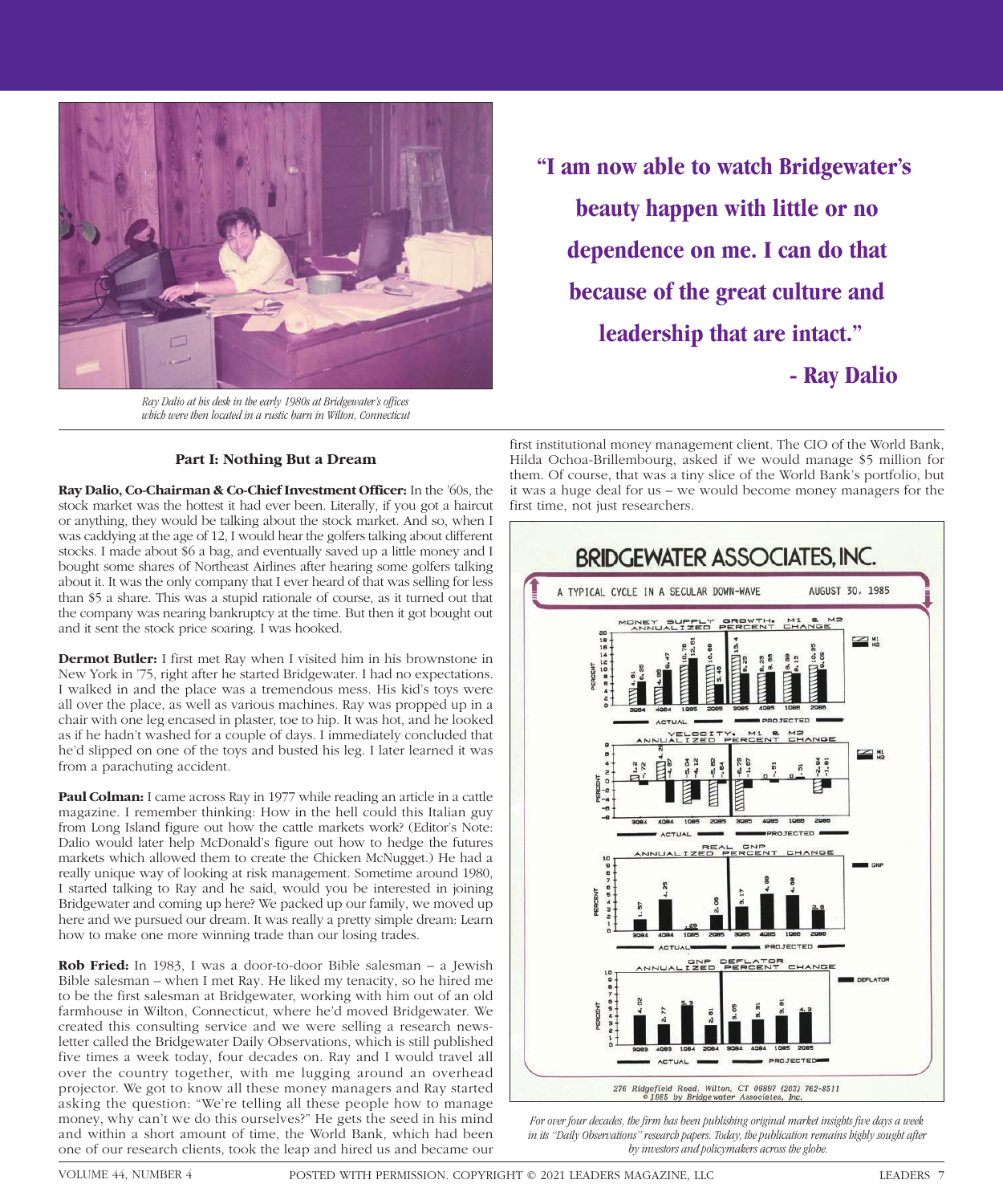

*Bridgewater's campus today in Westport, Connecticut*

**Giselle Wagner:** It was the mid-1980s. I was working at Morgan Stanley and I heard from this guy in Tulsa, Bob Prince. I called him up even though his bank really didn't have a lot of business to give me; he was the smartest person that I ever talked to. A couple of years passed, and he calls me out of the blue. He was working for this guy in Connecticut, about five minutes from my house. So, I went into the office and Ray and Bob say, "Do you think you can help us build out our institutional investment management business?" Back then, Bridgewater had nothing. There were basically no clients. Hardly a product. No track record, no reputation. No lawyers. No IT department. There wasn't even anybody making us a cup of coffee in the morning. And they wanted to enter this very regulated business. But seen another way, we had everything we absolutely needed. We had a small group of people who had a commitment and a passion just to do the right thing. There was a sense of family and a sense of fun. And we had unbelievable ideas coming from Bob and Ray.

**Bob Prince, Co-Chief Investment Officer:** There were a lot of ideas; probably had too many ideas. I can't remember how many times Ray said, "Maturity is the ability to reject good alternatives. Am I right? If you chase them all, you never have enough critical mass to really wrestle any one of them to the ground." One of our great strengths was to pick the right ones that are really going to make a difference. Some of these ideas became not only our products, but they became industries. For example, risk parity, which is now an investment approach which is widely used by institutional investors for at least part of their portfolio.

**Dan Bernstein:** We got a call from the U.S. Treasury to come down to Washington and talk to them about inflation-indexed bonds. At that time, we were one of the few people in the country that had experience with that.

They told us only one of us could sit at the table for this hearing – the other would sit in the gallery with the press corps. I did a lot of the work, so we decided it was going to be me at the table. Well, we got down there a few minutes late and they had already locked the doors of this large room in the U.S. Treasury building. I thought we were screwed. I thought it was all over. But Ray walks up and just starts banging on the door, and he was banging on the door for a while.

Finally, someone got up and opened the door and Ray and I walked in, and you know, it was the Treasury Secretary and all these Wall Street leaders, and they looked a little surprised. At the table was my name plate. Ray looked around for his and I still don't know to this day if he forgot the plan or just changed the plan, but he walked over to the gallery where the press corps were, picked up a chair and sat down at the table.

Larry Summers, who was leading the meeting, looked a little surprised, but then the meeting went on. That's how we had to do things back then – barge our way in. We successfully argued the case for inflation-indexed bonds and wound up playing a significant role in the design of inflation-indexed bonds in the U.S. and then in France, Italy and Japan. And for me, I was 29 years old and was getting thrown into the deep end of the pool and learning to swim and I just can't imagine I could have had a learning experience like that anywhere else.

**Ray Dalio:** It wasn't always easy. We had a lot of ups and downs in the early days and I actually went broke in the early '80s. It was one of the most painful experiences in my life. But it was also the best one, because it taught me humility. I knew that when I rebuilt Bridgewater, I had to do it in a way where the entire culture of the place was built around getting to the best answers, and that we couldn't let anything – not ego, not seniority or hierarchy, not office politics – stand in the way of that.

### **Part II: Meaningful Work and Meaningful Relationships**

EDITORS' NOTE *From humble beginnings, Bridgewater went from a scrappy group of researchers to an actual money manager. Like any investor, there were wins and losses, but Bridgewater would eventually establish a remarkable track record drawing praise and recognition as one of the best in the investment business. Dalio and the firm's leaders consistently point to the firm's pioneering culture for what got them to the top of their industry.*

**Ray Dalio:** I always use the same sentence to summarize Bridgewater's culture: It's an idea meritocracy based on meaningful work and meaningful relationships, and we achieve those things through radical truth and radical transparency.

**Greg Jensen, Co-Chief Investment Officer** *(Jensen started at the firm as a college intern and quickly rose through the ranks becoming Co-CIO and one of the principal owners of the privately held company):* I started here as an intern in college 25 years ago. The first thing that drew me in was that the culture was incredible – essentially people just telling the truth and trying to figure out how the world works. There were 44 of us then and the place was brimming with rigor and intellectual curiosity. Then you combine that with this game of looking down and trying to understand economies and this macro world and then asking, "What can you predict? What comes next?" It meant I was able to make a career out of probability and games – something I've always loved. And then there was that fact that I didn't really have to wear a tie. Those three things – the culture, the approach to the markets, and the fact that I could be myself – attracted me here first as an intern and still do today as co-CIO.

**David McCormick, Chief Executive Officer:** What you find at Bridgewater is a pervasive culture focused on achieving excellence, but nothing comes easy here. We expect people to speak up if they disagree, so that means there's a lot of thrashing things out to get to the best answer – and we expect that of everyone. The result is a better company with better ideas, because we are willing to openly debate things.

**Bob Prince:** It was in the mid-'90s when Ray first wrote a philosophy statement that we passed around and committed to. One of the key ideas was that long-term relationships are inherently and intrinsically rewarding, but also productive. That when you spend a lot of time with one another in a shared mission, you develop a strong relationship and you're able to maintain a process of continuous improvement much more effectively when you've got a cohesive and stable team. So when you play that forward to today, we wind up in a place where more than a quarter of our workforce has been here for more than 10 years. That's rare. It's a strategic advantage, as well as just emotionally an intrinsically rewarding thing.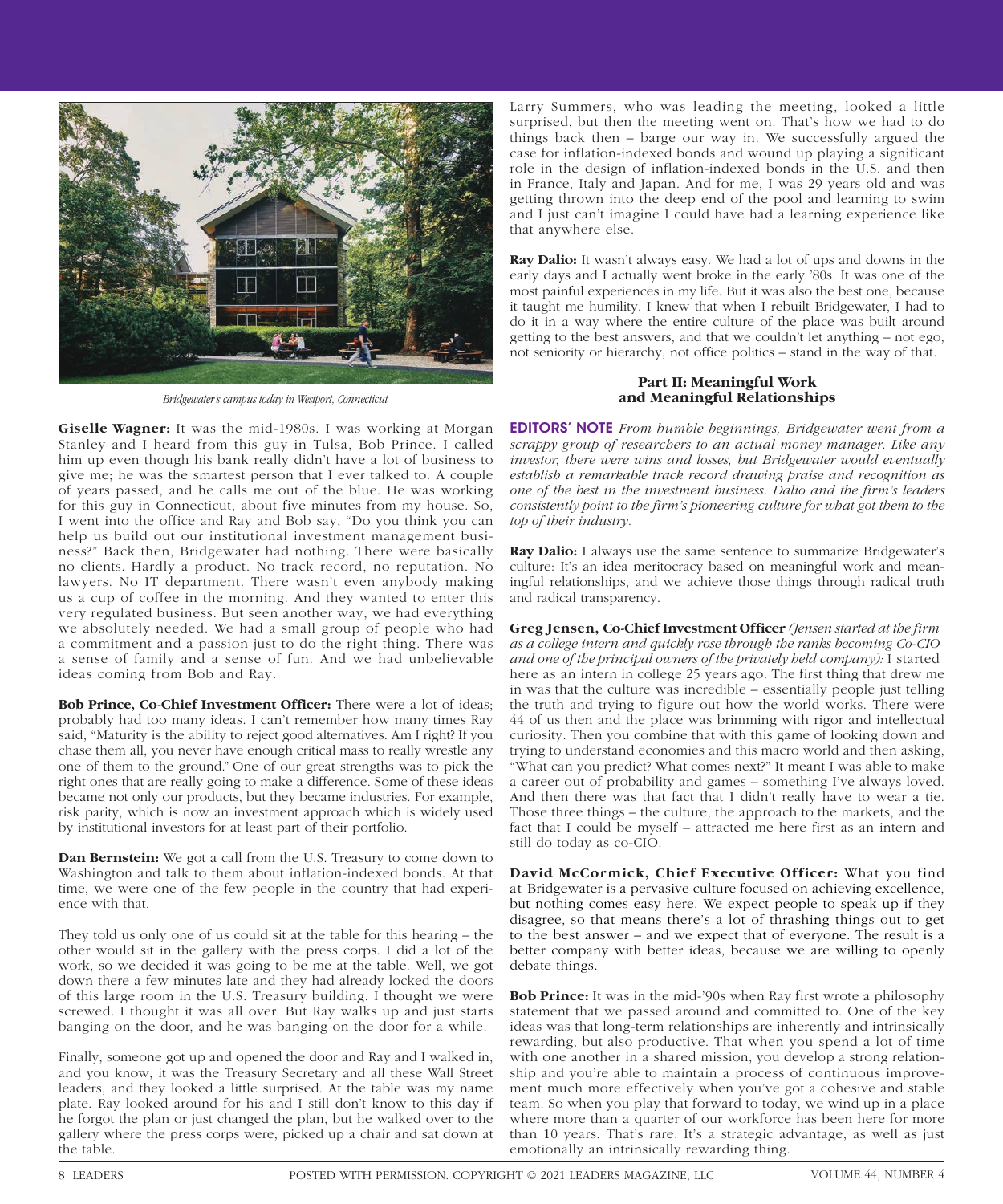**Karen Karniol-Tambour, Co-CIO for Sustainability:** I was just six months out of school, standing in the big training room, presenting projects I was working on to the CIOs. I was totally sure I knew it all. And Ray responded by saying that if I kept thinking I knew it all, I was "never going to be successful in life." That was not great to hear. I was pretty confident I was on a very quick road to getting fired. But now, when I look back 15 years later, I think, "Wow, how amazing and rare it is to have the top people at the company care enough to continue to give me such blunt, constant feedback, never holding back to try to help me grow." I've grown and evolved tremendously from it.

**Rebecca Patterson, Director of Investment Research** *(Patterson has made* American Banker's *list of the Most Powerful Women in Finance seven times, making it somewhat of a coup to bring her over to Bridgewater two years ago. As Director of Investment Research, she works at the very center of Bridgewater's investment engine):* I came to Bridgewater with decades of investing experience and, I'm proud to say, a good track record. Since I got here two years ago, I feel some days like I'm learning it all over again. I find myself pushing to understand things at a whole different level – the depth and rigor around our research is beyond anything I've ever seen during my career on Wall Street, which makes it a very humbling place. There are so many incredibly smart people here, but then on top of that, to have everyone so focused, so caring – it's really special.

**Ray Dalio:** Lee Kuan Yew, former Prime Minister of Singapore, is the one who said, "Culture is destiny," and I couldn't agree more. Without a culture, you don't have great relationships and, if you don't have great relationships, you don't have great work and you don't have a great life. I also think you need great principles and that life is about the process of discovering these principles with others on the team. That's what I wanted and have had at Bridgewater for 46 years.

### **Part III: The Inevitability of Transition**

EDITORS' NOTE *Bridgewater's principles would attract fame and intrigue in the corporate world – a comprehensive management framework that could help any employee through their everyday decisions and dilemmas. The document was published on the firm's website in 2011 and has been downloaded over three million times. Dalio would later give a TED Talk about his approach and publish a 500-page book,* Principles: Life and Work*, which became an international business bestseller translated into 34 languages. By 2009, Dalio was 60 years old and began to think about moving to the next phase of his life which would also mean preparing Bridgewater for the next generation of leadership. Unlike most firms, Bridgewater and Dalio had the advantage of a deep-seated and well-documented guide for how to build and maintain a distinct and successful corporate culture.*

**Ray Dalio:** Of course the new generation of leadership should and will create the environment of the company. As far as me passing it along, I see it like being a parent of a 46-year old. They have seen my ways of doing things and my values which are now for them to take or leave as they like. I want it to be successful without me. That is what brings me joy. I don't want to manage them or the company.

**Greg Jensen:** Ray is a charismatic and iconic leader – and it's never easy to pass the torch from a founder to the next generation. But Ray has always taken a logical and long-term approach to both markets and management. He wanted to build Bridgewater to thrive well beyond him, so he built a team and approach that could implement a transition over the course of a decade, and that gave us a tremendous head start in this process.

**Ray Dalio:** When I first thought I would transition, I remember thinking, "This will probably take about two years, but since I've never done it before and it's supposed to be difficult, I'm going to

allow up to ten years." Okay, well, it was ten years. And it had some brutal and difficult moments. But when you go through those ups and downs together, you learn that you can get through them – and it makes you stronger.

#### **Part IV: It's Up to Us: The Next Generation of Bridgewater Leverages Its Past to Build its future**

EDITORS' NOTE *Over the years, there were many fits and starts. Personnel came and went. Job titles and responsibilities shifted. Dalio the investor was in trial and error mode. One constant was David McCormick, West Point grad and former government official and software company executive. When he was being courted to join Bridgewater in 2009, Dalio told him he had a 50 percent chance of succeeding. McCormick did succeed, primarily by doubling down on the things that have made the firm successful: culture, clients, and innovation.*

**David McCormick:** I remember when Ray told me he thought I had a 50 percent chance of succeeding, and he said that was good! I thought to myself, wow – is he really trying to get me to work here? I guess that's one way to sell. But I thought long and hard about Bridgewater and ultimately decided it was right for me. It wouldn't be the right opportunity for me unless I was truly challenged – I might sink or swim, but I wanted to have the opportunity to try.

**Ray Dalio:** I was really impressed when I met Dave because he had excelled in so many contexts – military, business, public sector – and because he had exceptional character and intelligence. I thought he could have a really big role with us at the firm. And yes, because of what it takes to succeed here, I thought 50 percent odds of him succeeding in that role at Bridgewater were pretty high odds.

**David McCormick:** Moving from a founder-led boutique to an enduring institution takes trust and commitment to work through difficult issues at all levels of the organization. We are fortunate to be surrounded by many individuals who are immensely talented and committed to the organization. Our three CIOs – Ray, Bob and Greg – have been at the firm 46, 35 and 25 years, respectively, and our leadership team has an average tenure at the firm of 14 years, having lived through the good days and the bad. So, when we think about our future, and how we must adapt to meet its challenges, we do so with humility and continuity. For me, it was about creating the right structure where that combination of talent and deep experience, within Bridgewater and the industry, can come together to collectively confront and shape our future. And that's a future I expect to be a lot like our past – learning from our successes as well as our failures.



*Bridgewater's three CIOs – Bob Prince, Ray Dalio and Greg Jensen*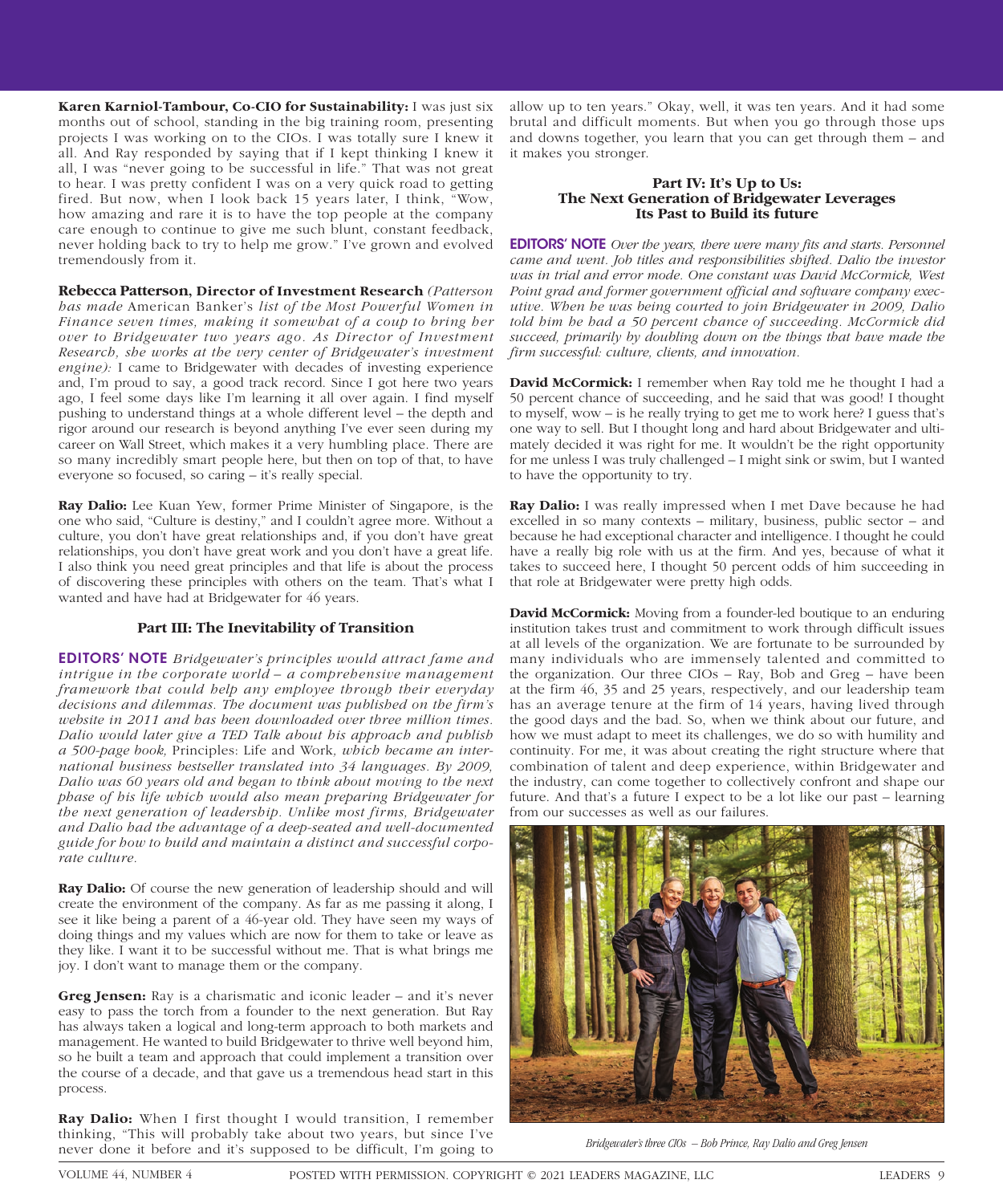**Robyn Shepherd, Head of Corporate Engagement** *(A 17-year veteran of Bridgewater and long-time strategic advisor to McCormick, Shepherd leads the firm's Corporate Social Responsibility and broader corporate engagement initiatives):* I remember when Dave first joined Bridgewater. While he had an impressive background in high-pressure situations like the Gulf War, the bursting of the dotcom bubble in 2000, and the financial crisis of 2008, what stood out to me was his humility. We have this phrase "knowing what you don't know" – and it's one of Dave's greatest traits. The most successful people are often very smart, but they also know when they don't know enough and must look to others to find the answers. Dave has this in spades – he brings great people to the table with him, and we are all better for it.

**Nir Bar Dea, Deputy CEO** *(Former entrepreneur and Israeli military officer and recently named Deputy CEO):* Shortly after David assumed the CEO role, he stared hard at our structure and began iterating on that design with me and others on the management team. Together, we learned and innovated a lot over the last year across the firm. There is much about our processes and systems that are great, but there were areas that needed to improve and evolve. With those opportunities for improvement in mind, we created an integrated operating design to get the best out of and develop our senior team, to enable better crossdepartment collaboration and alignment, and to create forums where key issues are debated and decided in an idea meritocratic manner.

An important milestone we've been building ourselves towards was formalizing and expanding our Investment Committee to also draw on the expertise and compounding impact of a deep bench of leaders who have emerged below the Co-CIOs and already taken on increasing responsibility during their decades-long careers across our investment process, with Ray staying deeply involved as an idea generator and mentor. Bob, Greg, and the appropriate member of this broader group (orchestrated by Osman Nalbantoglu and including Kevin Brennan, Karen Karniol-Tambour, Rebecca Patterson, Kerry Reilly, Noah Yechiely, and others), given the topic at hand, now drive the research agenda and investment decision making.



 *A 12-year veteran of Bridgewater, CEO David McCormick brought with him experience from the military and the private and public sectors. Just prior to joining the firm, he served as the US Treasury Under Secretary for International Affairs in the George W. Bush Administration.*

**David McCormick:** The strategic vision we have always had for Bridgewater is relatively straightforward. First comes our company culture – it is our lifeblood. Honest and transparent. Improvement focused. Setting an incredibly high standard. Developing and retaining talent is very much tied to that unique culture. Our talent is the most precious resource we have as a company. Can we win the race for top talent? How do we help people develop and give them opportunities? How do we create a bestin-class workplace for people from all walks of life – where great people want to grow their careers?

And we constantly need to be thinking about our clients – who they are and whether we have meaningful relationships with them that we are maximizing in both direction. Are we constantly innovating on their behalf? Many of our clients have been with us for decades, and from that longevity comes a sense of deep partnership forged through numerous market cycles and events, including periods of challenging performance which all asset managers face, where trust is developed and relationships strengthened. These are the building blocks from our past which we build off as we strive to solidify Bridgewater as an institution and ensure long-term success for our clients.

**Nir Bar Dea:** Ray's work on culture through principles is a really, really powerful foundation. But now we're in the process of how we carefully take ownership over this, including how we evolve or amend it. The most important thing is to establish that process of how we make it our own and advance it over time. Fundamentally, it's simple: Our culture is just who and how we are with each other. That's the thing. And we know that if it's not very intentionally thought about and modeled, it simply dies.

**Bob Prince:** What a time to be in this business. What's going on today in markets and economies, especially with the pandemic – it's one of the most fascinating times to be an investor and a student of the markets. There's a whole new investment paradigm – and what worked for investors and policymakers over the last several decades has been completely thrown out the window. We're writing a whole new book on this. I can't imagine waking up and doing anything else. I am blessed to be doing something that I enjoy, where the challenge never ends, and to be doing it with a group of people who I continually learn from, respect and enjoy.

**Greg Jensen:** Since showing up at Bridgewater 25 years ago, it's been my passion to build a community of people who are trying to understand how the global financial markets work, and how to complement them with the best technology to essentially build a hive mind of understanding. In the 1980s, you would have come here and seen stacks of yellow legal pads with handwritten investment rules and scientific calculators lying around. Today, we have hundreds of people in our Investment Engine, including my colleagues on the Investment Committee, researching all aspects of the global economy and markets working hand-in-hand with a group of technologists and engineers who are building up the technology to store and exercise the algorithms that reflect all of the understanding that we've built over the decades.

The algorithms are a combination of human intelligence and artificial intelligence. Every year, machines are more important in that process – I'd say it's 50-50 now, and in ten years from now we're talking about it and the human part is squeezed down to 10-20 percent of the process. The power of our technology today allows us to do our analysis literally thousands of times faster than what we could even do five years ago. And we've also been able to put that same technology into the hands of our clients.

**Igor Tsyganskiy, Chief Technology Officer** *(With a lengthy Silicon Valley pedigree, Tsyganskiy is credited with an exponential growth of Bridgewater's technology capabilities since joining over five years ago):*  Bridgewater's investment engine has always been on the cutting edge. And while we apply the same analytical rigor that we always have, what makes our investment engine unique today is that it is turbo-charged with proprietary technology that gives us a competitive advantage. Every decision made, every trade, has a long trail behind it that is powered by our unique capabilities. Every research idea is stress-tested across decades and centuries and across hundreds of markets across the world and this can be done at lightning-fast speed.

Greg (Jensen) really got this going over the past decade or so, and over the last five years, we've innovated and scaled up our capabilities at a pace that was almost unimaginable then. To do this we brought in some of the leading technology executives to advise us – including Craig